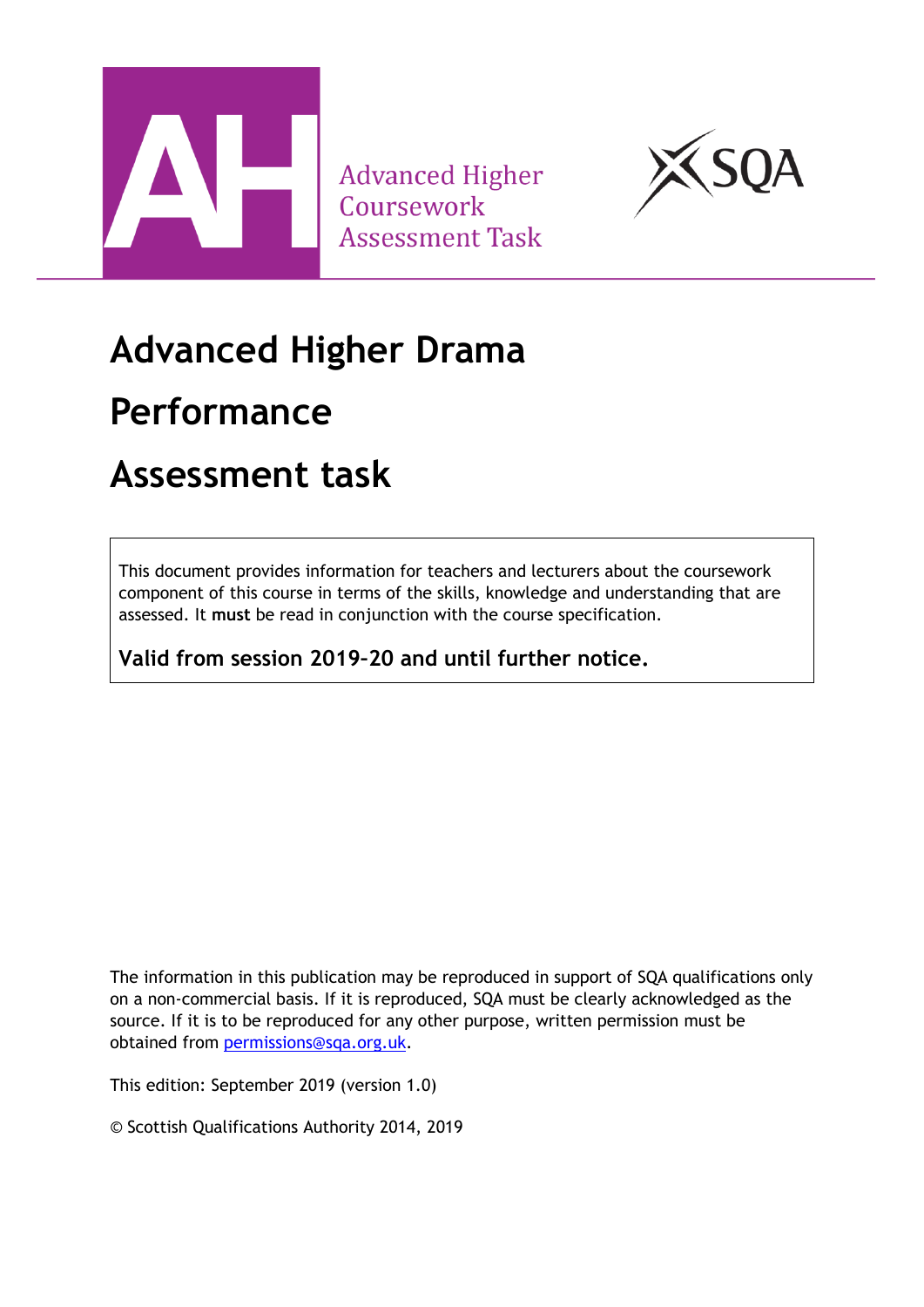# **Contents**

| Introduction                |               |
|-----------------------------|---------------|
| Recording documentation     | $\mathcal{P}$ |
| Marking instructions        | 8             |
| Instructions for candidates | q             |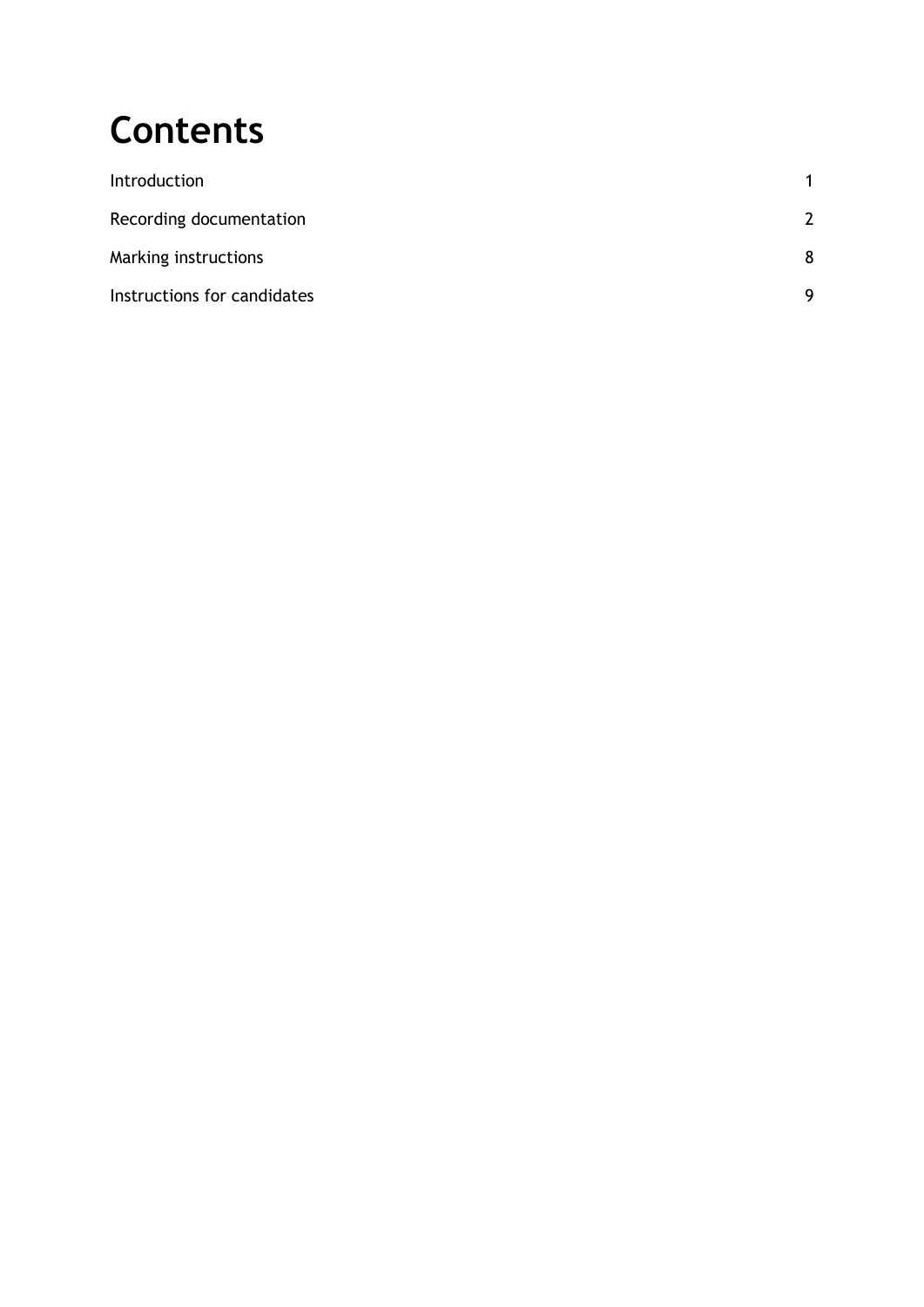# <span id="page-2-0"></span>**Introduction**

This document contains recording documentation and instructions for candidates for the Advanced Higher Drama performance. You must read it in conjunction with the course specification.

This performance has 50 marks out of a total of 100 marks available for the course assessment.

This is one of three course assessment components. The other components are a project—dissertation and an assignment.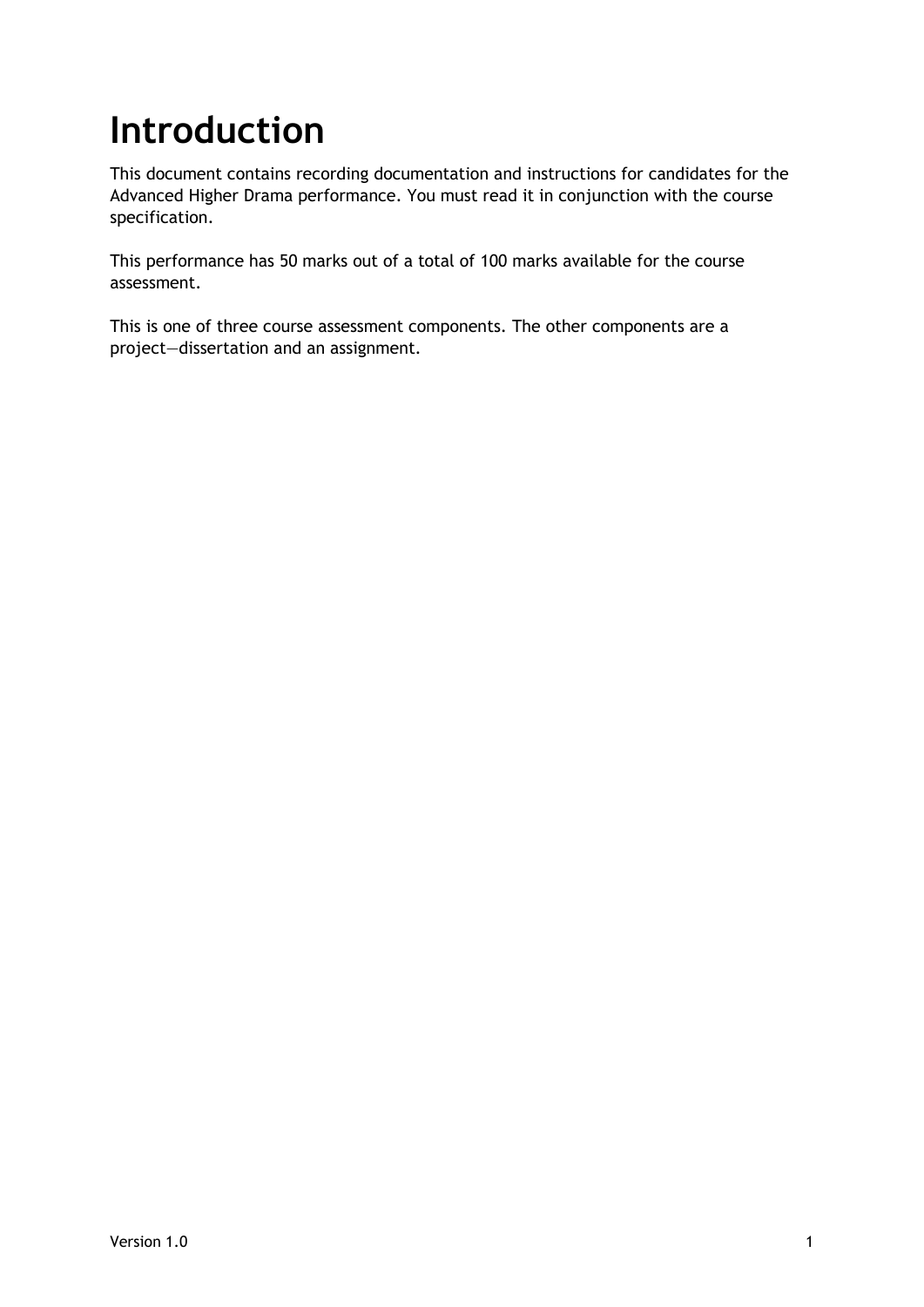# <span id="page-3-0"></span>**Recording documentation**

The following recording documents are used by SQA visiting assessors to record the marks awarded to candidates.

Each performance role has a specific candidate mark sheet.

In the case of assessment by observation or oral questioning, evidence should include the visiting assessor's comments which show clearly the basis on which assessment judgements have been made.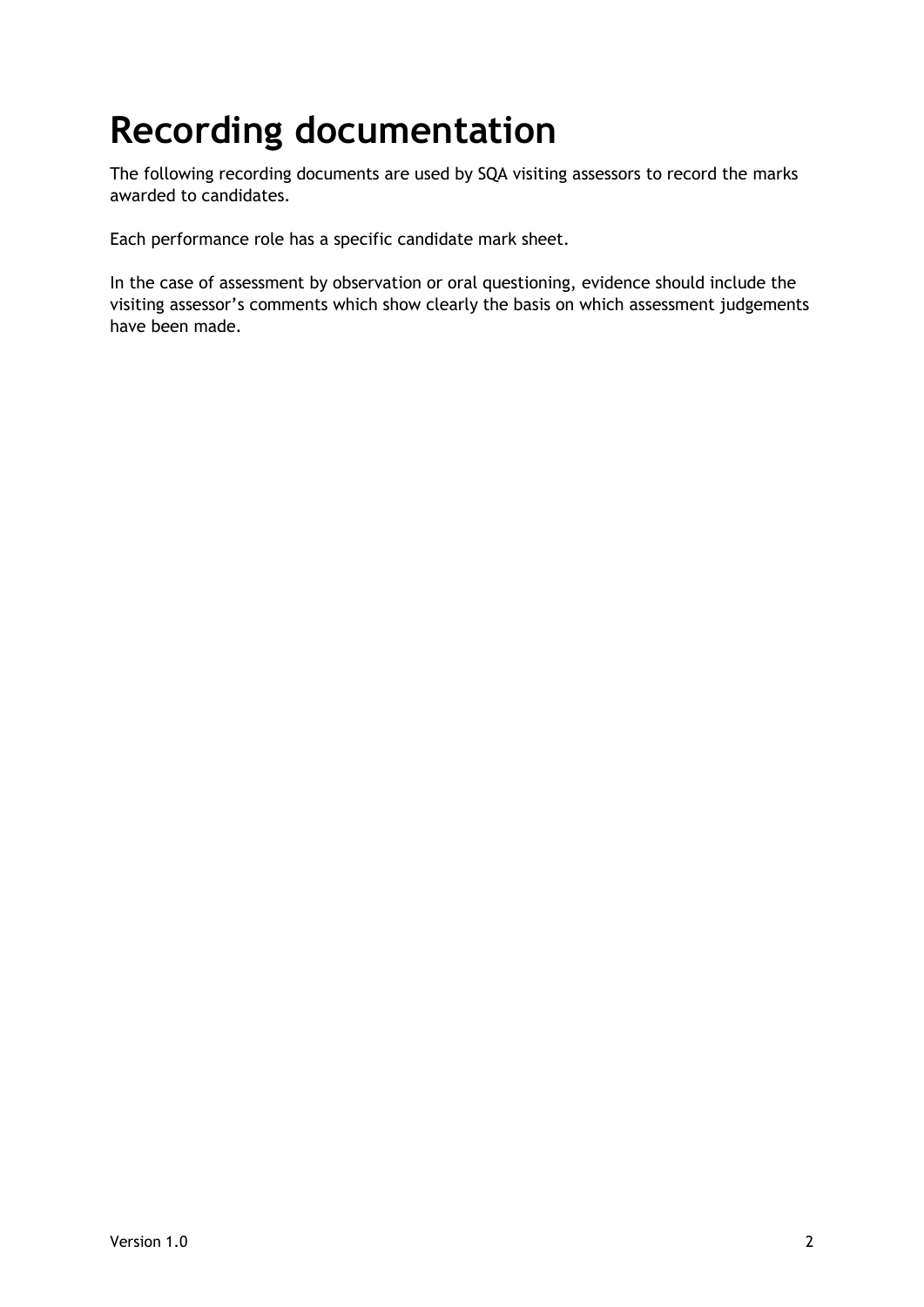### **Candidate mark sheet — actors: acting role 1 — interactive**

| <b>Candidate name:</b>                                     |                           |             | Class/group:   |
|------------------------------------------------------------|---------------------------|-------------|----------------|
| <b>Candidate number:</b>                                   |                           |             | Centre:        |
| <b>Activity</b>                                            | <b>Marks</b><br>available | <b>Mark</b> | <b>Comment</b> |
| Understanding and<br>interpretation                        | $5-6$                     |             |                |
| Communicates an effective<br>interpretation of the text by | $3 - 4$                   |             |                |
| demonstrating a clear<br>understanding of character        | $1 - 2$                   |             |                |
| through the use of textual and<br>sub-textual clues        | $\mathbf 0$               |             |                |
| Portrayal<br>Portrays a credible character                 | $5-6$                     |             |                |
| that expresses appropriate<br>emotions and conveys complex | $3 - 4$                   |             |                |
| relationships through detailed                             | $1 - 2$                   |             |                |
| interaction with other<br>characters                       | $\mathbf 0$               |             |                |
| <b>Voice</b><br>Appropriate and effective use              | $5-6$                     |             |                |
| of voice                                                   | $3 - 4$                   |             |                |
|                                                            | $1 - 2$                   |             |                |
|                                                            | $\mathbf 0$               |             |                |
| Movement<br>Appropriate and effective use                  | $5-6$                     |             |                |
| of movement                                                | $3 - 4$                   |             |                |
|                                                            | $1 - 2$                   |             |                |
|                                                            | $\mathbf 0$               |             |                |
| Impact<br>Impact on audience                               | $5-6$                     |             |                |
|                                                            | $3 - 4$                   |             |                |
|                                                            | $1 - 2$                   |             |                |
|                                                            | $\mathbf 0$               |             |                |

| Signature of visiting assessor: |             |  |
|---------------------------------|-------------|--|
| Date:                           | Total mark: |  |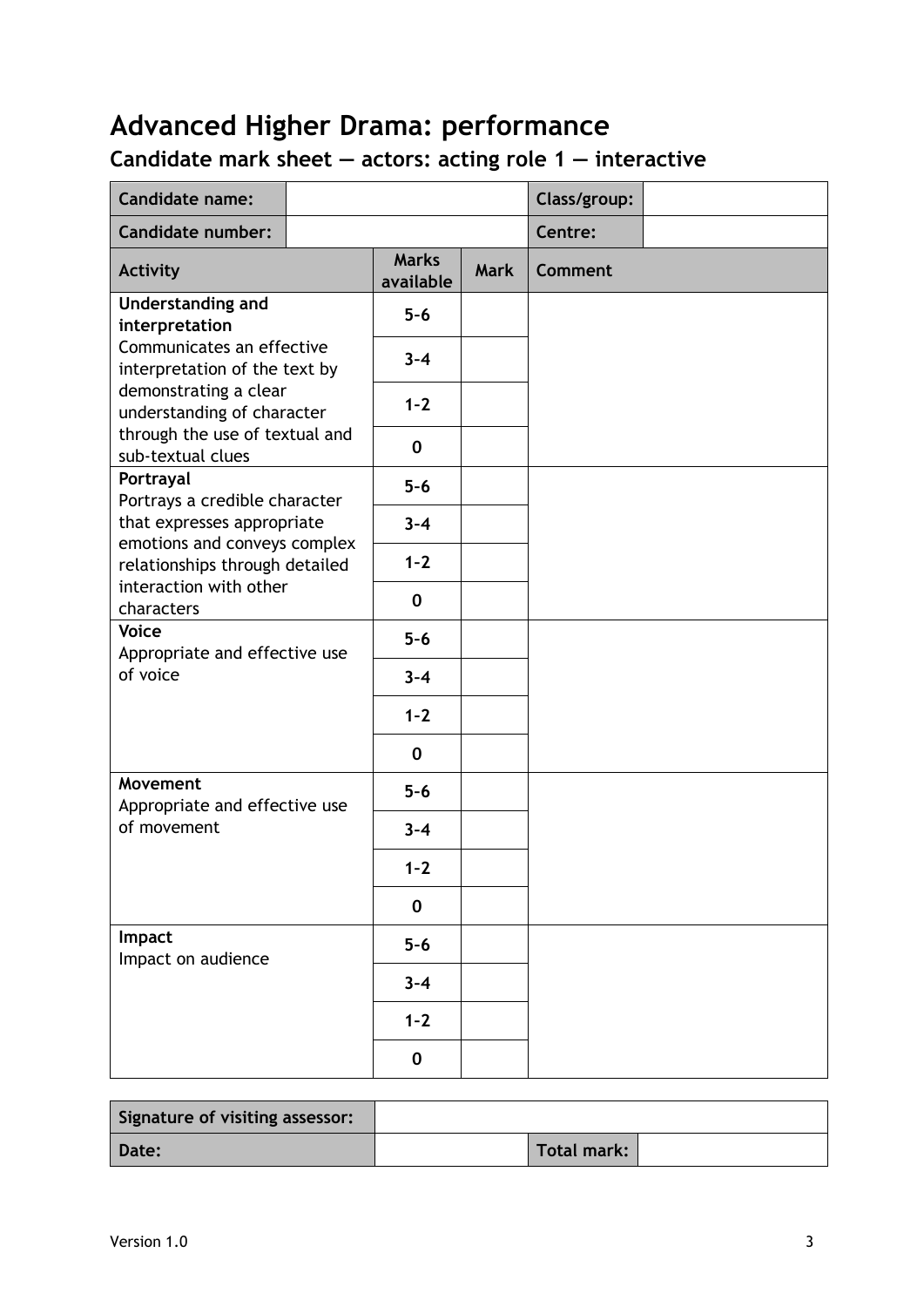### **Candidate mark sheet — actors: acting role 2 — monologue**

| <b>Candidate name:</b>                                       |                           |             | Class/group:   |  |
|--------------------------------------------------------------|---------------------------|-------------|----------------|--|
| <b>Candidate number:</b>                                     |                           |             | Centre:        |  |
| <b>Activity</b>                                              | <b>Marks</b><br>available | <b>Mark</b> | <b>Comment</b> |  |
| Characterisation                                             | 5                         |             |                |  |
| Communicates and portrays a                                  | $\overline{\mathbf{4}}$   |             |                |  |
| creative interpretation of a<br>character through the use of | $\overline{\mathbf{3}}$   |             |                |  |
| textual and sub-textual clues                                | $\overline{2}$            |             |                |  |
|                                                              | 1                         |             |                |  |
|                                                              | $\mathbf 0$               |             |                |  |
| <b>Voice</b>                                                 | 5                         |             |                |  |
| Appropriate and skilled use of<br>voice                      | $\overline{\mathbf{4}}$   |             |                |  |
|                                                              | $\overline{\mathbf{3}}$   |             |                |  |
|                                                              | $\overline{2}$            |             |                |  |
|                                                              | $\mathbf{1}$              |             |                |  |
|                                                              | $\mathbf 0$               |             |                |  |
| Movement                                                     | 5                         |             |                |  |
| Appropriate and skilled use of<br>movement                   | $\overline{\mathbf{4}}$   |             |                |  |
|                                                              | $\overline{\mathbf{3}}$   |             |                |  |
|                                                              | $\overline{2}$            |             |                |  |
|                                                              | $\mathbf{1}$              |             |                |  |
|                                                              | $\mathbf 0$               |             |                |  |
| Impact                                                       | 5                         |             |                |  |
| Impact on audience                                           | $\overline{\mathbf{4}}$   |             |                |  |
|                                                              | $\overline{\mathbf{3}}$   |             |                |  |
|                                                              | $\overline{2}$            |             |                |  |
|                                                              | $\mathbf{1}$              |             |                |  |
|                                                              | $\mathbf 0$               |             |                |  |

| Signature of visiting assessor: |             |  |
|---------------------------------|-------------|--|
| Date:                           | Total mark: |  |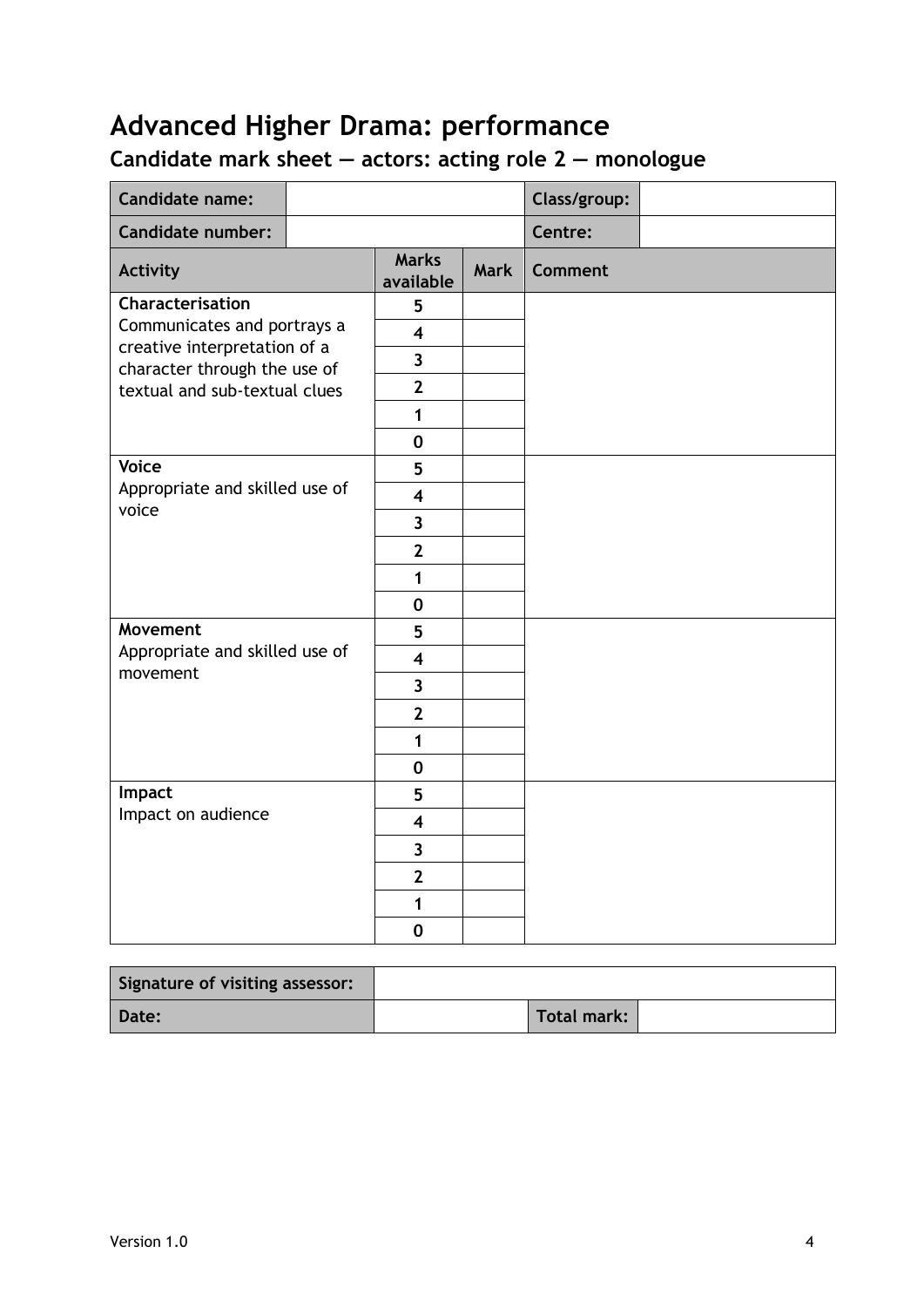### **Candidate mark sheet — director**

| <b>Candidate name:</b>                                          |                           |             | Class/group:   |  |
|-----------------------------------------------------------------|---------------------------|-------------|----------------|--|
| <b>Candidate number:</b>                                        |                           |             | Centre:        |  |
| <b>Activity</b>                                                 | <b>Marks</b><br>available | <b>Mark</b> | <b>Comment</b> |  |
| Understanding                                                   | $9 - 10$                  |             |                |  |
| Sets the extract in the context                                 | $7 - 8$                   |             |                |  |
| of the whole play and                                           | $5-6$                     |             |                |  |
| demonstrates an understanding<br>and interpretation of the text | $3 - 4$                   |             |                |  |
|                                                                 | $1 - 2$                   |             |                |  |
|                                                                 | $\mathbf 0$               |             |                |  |
| Communication                                                   | $9 - 10$                  |             |                |  |
| Demonstrates the                                                | $7 - 8$                   |             |                |  |
| communication of directorial                                    | $5-6$                     |             |                |  |
| concepts                                                        | $3 - 4$                   |             |                |  |
|                                                                 | $1 - 2$                   |             |                |  |
|                                                                 | $\mathbf 0$               |             |                |  |
| <b>Interaction</b>                                              | $9 - 10$                  |             |                |  |
| Interacts, engages and responds                                 | $7 - 8$                   |             |                |  |
| throughout the process                                          | $5-6$                     |             |                |  |
|                                                                 | $3 - 4$                   |             |                |  |
|                                                                 | $1 - 2$                   |             |                |  |
|                                                                 | $\mathbf 0$               |             |                |  |
| Movement                                                        | $9 - 10$                  |             |                |  |
| Effective use of the acting                                     | $7 - 8$                   |             |                |  |
| space in terms of positioning,                                  | $5-6$                     |             |                |  |
| characterisation, and the visual<br>communication of dramatic   | $3 - 4$                   |             |                |  |
| meaning                                                         | $1 - 2$                   |             |                |  |
|                                                                 | U                         |             |                |  |
| <b>Voice</b>                                                    | $9 - 10$                  |             |                |  |
| Effective direction of the                                      | $7 - 8$                   |             |                |  |
| textual extract in terms of                                     | $5-6$                     |             |                |  |
| characterisation, style, tempo,<br>rhythms, dynamics and the    | $3 - 4$                   |             |                |  |
| delivery of lines                                               | $1 - 2$                   |             |                |  |
|                                                                 | $\bf{0}$                  |             |                |  |

| Signature of visiting assessor: |                    |  |
|---------------------------------|--------------------|--|
| Date:                           | <b>Total mark:</b> |  |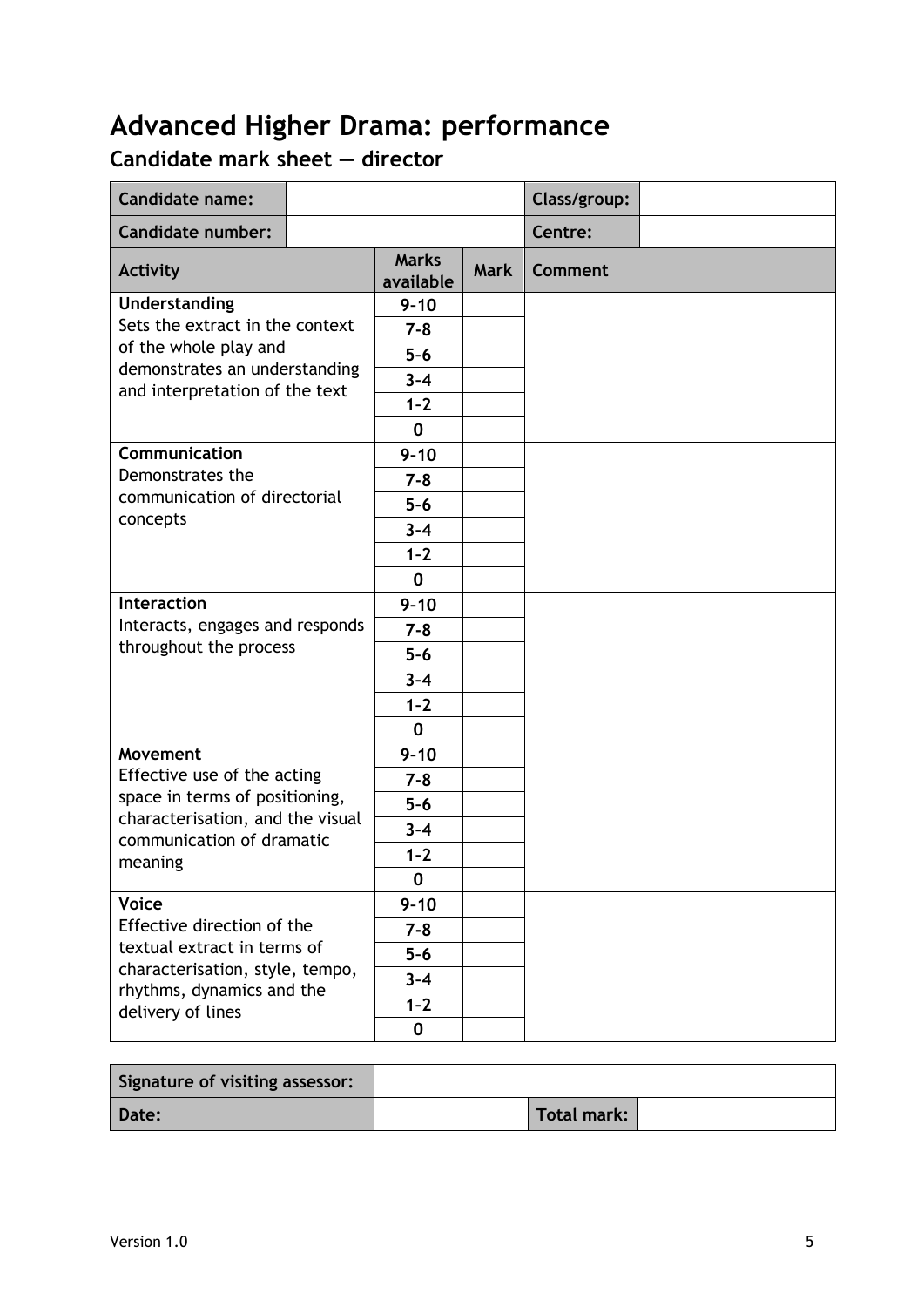### **Candidate mark sheet — designer**

| <b>Candidate name:</b>                                                                     |         |                           |             | Class/group:   |  |
|--------------------------------------------------------------------------------------------|---------|---------------------------|-------------|----------------|--|
| <b>Candidate number:</b>                                                                   |         |                           |             | Centre:        |  |
| <b>Activity</b>                                                                            |         | <b>Marks</b><br>available | <b>Mark</b> | <b>Comment</b> |  |
| Design concept<br>In response to the chosen text<br>produce creative, effective            |         | 6                         |             |                |  |
|                                                                                            |         | 5                         |             |                |  |
| and coherent design concepts                                                               |         | $\overline{\mathbf{4}}$   |             |                |  |
| in relation to requirements for<br>a production of the play for an                         |         | $\overline{\mathbf{3}}$   |             |                |  |
| audience of today                                                                          |         | $\overline{2}$            |             |                |  |
|                                                                                            |         | 1                         |             |                |  |
|                                                                                            |         | $\mathbf 0$               |             |                |  |
| Scale model set                                                                            |         | $9 - 10$                  |             |                |  |
| Produces a scale model set for<br>a specified performance space                            |         | $7 - 8$                   |             |                |  |
| with appropriate reference to                                                              |         | $5-6$                     |             |                |  |
| textual clues, demonstrating a<br>strong visual impact                                     | $3 - 4$ |                           |             |                |  |
|                                                                                            |         | $1 - 2$                   |             |                |  |
|                                                                                            |         | $\mathbf 0$               |             |                |  |
| Scale model set<br>Produces a scale model set                                              |         | $9 - 10$                  |             |                |  |
| which takes into account<br>practical considerations of the<br>performance space for which |         | $7 - 8$                   |             |                |  |
| it is designed, for example<br>sightlines, entrances or exits,                             |         | $5-6$                     |             |                |  |
| use of materials, scene<br>changes, weight and/or height                                   |         | $3 - 4$                   |             |                |  |
| restrictions, moving parts of<br>set, technical requirements,                              |         | $1 - 2$                   |             |                |  |
| viability of set, and space for<br>actors and action                                       |         | $\mathbf 0$               |             |                |  |
| Scale model set                                                                            |         | $9 - 10$                  |             |                |  |
| Produces a scale model set<br>which is accurately made and<br>clear in its design          |         | $7 - 8$                   |             |                |  |
|                                                                                            |         | $5 - 6$                   |             |                |  |
|                                                                                            |         | $3 - 4$                   |             |                |  |
|                                                                                            |         | $1 - 2$                   |             |                |  |
|                                                                                            |         | $\mathbf 0$               |             |                |  |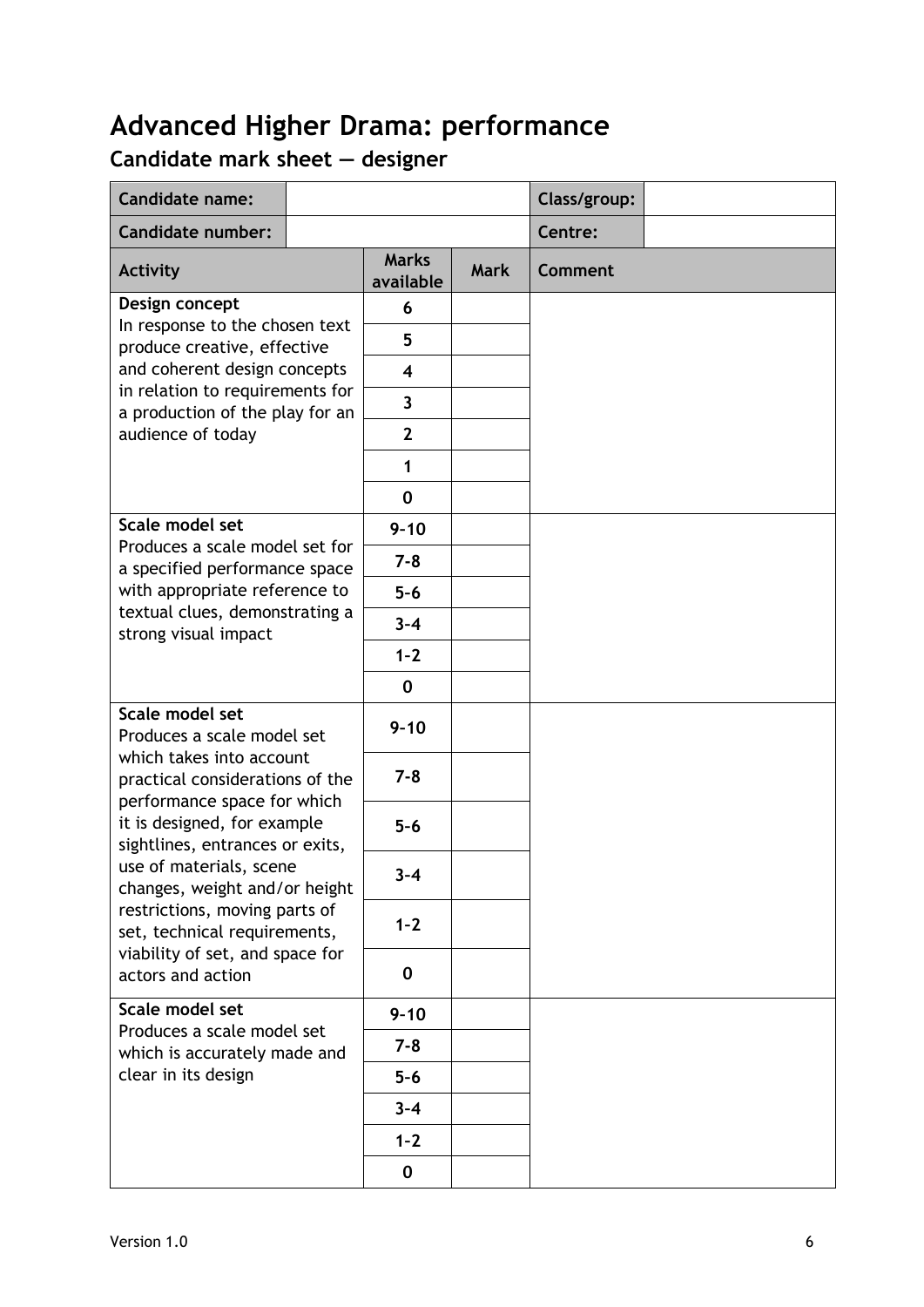### **Designer (continued)**

| Activity                                                                                                              | <b>Marks</b><br>available | <b>Mark</b> | Comment |
|-----------------------------------------------------------------------------------------------------------------------|---------------------------|-------------|---------|
| <b>Additional role 1</b><br>Responds to the text to produce<br>creative and effective<br>notes/plotting sheets/plans/ | $\overline{7}$            |             |         |
| designs/cue sheets/drawings in<br>relation to the additional role,<br>selected from lighting, sound,                  | $5-6$                     |             |         |
| multimedia, props, costume,<br>make-up and hair.<br>These designs should                                              | $3 - 4$                   |             |         |
| demonstrate coherence with<br>the overall concepts and an                                                             | $1 - 2$                   |             |         |
| awareness of practical<br>considerations.                                                                             | $\mathbf 0$               |             |         |
| <b>Additional role 2</b><br>Responds to the text to produce<br>creative and effective<br>notes/plotting sheets/plans/ | $\overline{7}$            |             |         |
| designs/cue sheets/drawings in<br>relation to the second<br>additional role, selected from                            | $5-6$                     |             |         |
| lighting, sound, multimedia,<br>props, costume, make-up and<br>hair.                                                  | $3 - 4$                   |             |         |
| These designs should<br>demonstrate coherence with<br>the overall concepts and an                                     | $1 - 2$                   |             |         |
| awareness of practical<br>considerations.                                                                             | 0                         |             |         |

| Signature of visiting assessor: |             |  |
|---------------------------------|-------------|--|
| Date:                           | Total mark: |  |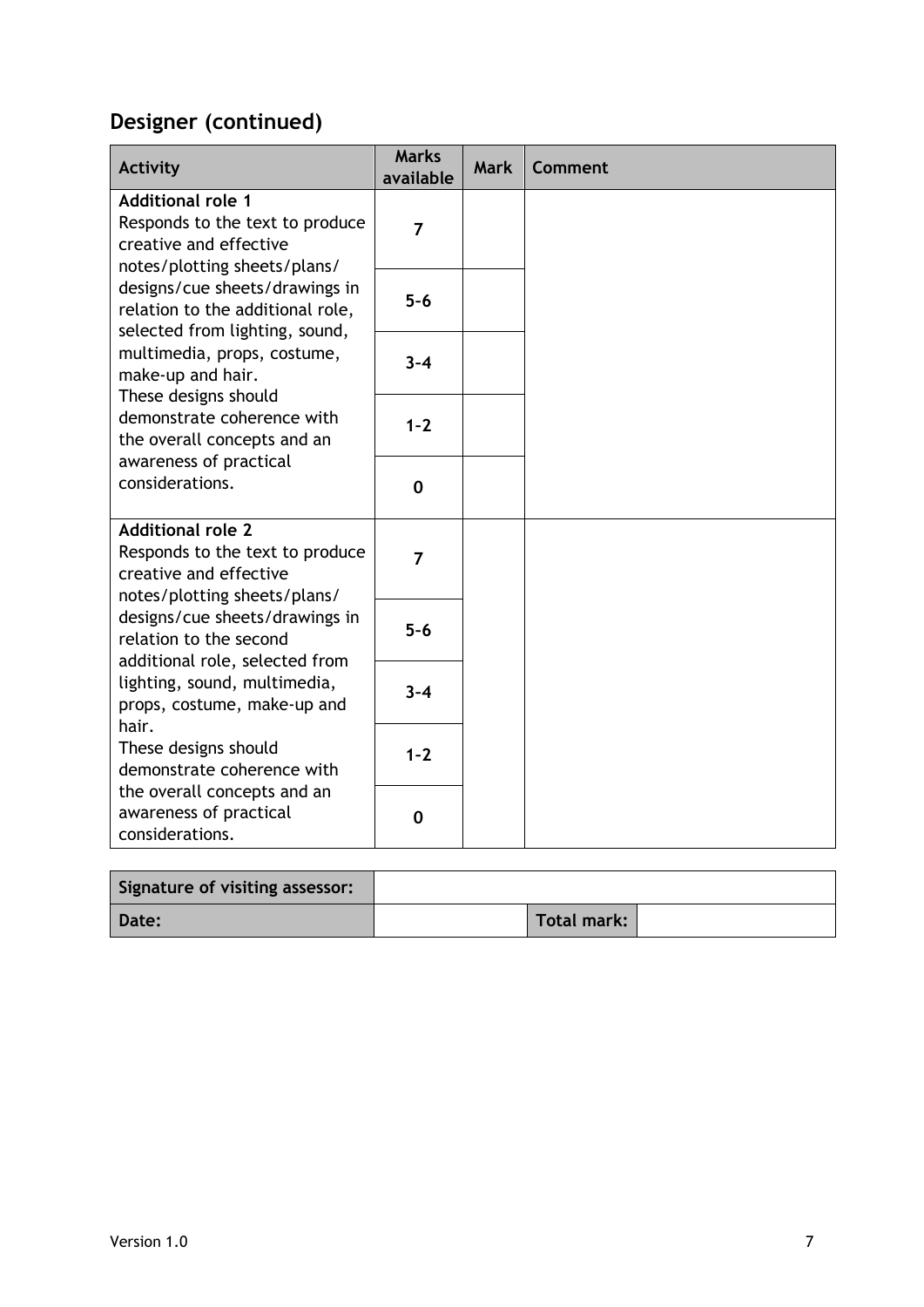# <span id="page-9-0"></span>**Marking instructions**

The marking instructions for the Advanced Higher Drama performance are in the course specification.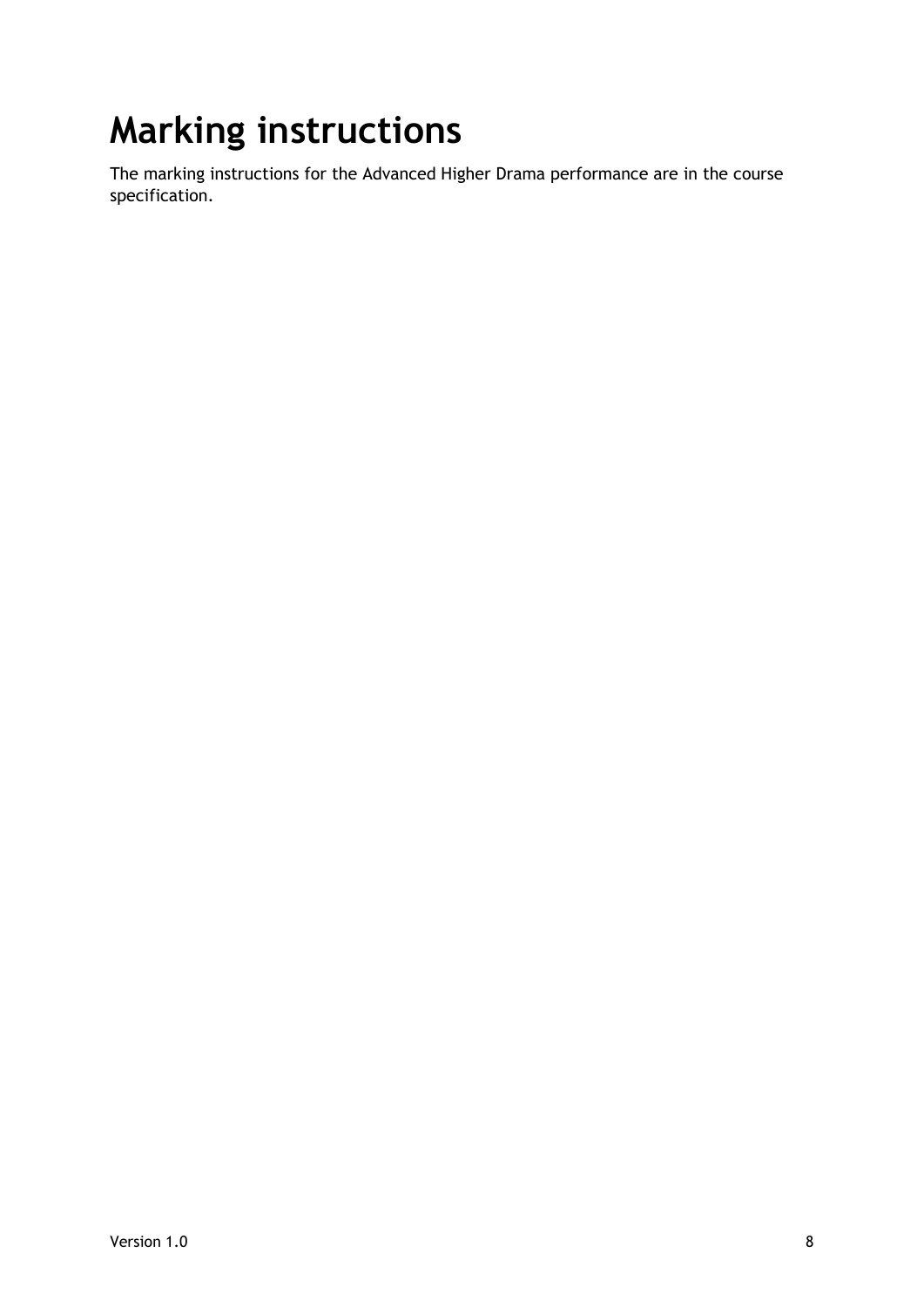# <span id="page-10-0"></span>**Instructions for candidates**

This assessment applies to the performance for Advanced Higher Drama.

This performance is worth 50 marks. This is 50% of the overall marks for the course assessment.

It assesses the following skills, knowledge and understanding:

 applying and demonstrating advanced skills, knowledge and understanding to explore, create and develop a range of concepts for a text-based performance as an actor, director, or designer

Your teacher or lecturer will let you know if there are any specific conditions for doing this assessment.

In this assessment, you have to choose from one of the following options:

#### **Actor**

 $\bullet$  prepare for and perform two acting roles  $-$  one interactive and one monologue  $-$  each from a different play, and to a 'live' audience

#### **Director**

direct a 35 minute rehearsal of a textual extract from your chosen play

#### **Designer**

 demonstrate your overall design concept by creating a scale model set and planning concepts for two additional production roles for your chosen play. Your presentation of these must last approximately 20 minutes

The performance allows you to:

- creatively explore acting or directing or design concepts within your chosen play(s)
- $\bullet$  respond to themes and issues of your chosen play(s)
- understand and interpret the historical, social, cultural and/or political context of your chosen play(s)
- use an advanced range of acting or directing or design skills
- communicate to an audience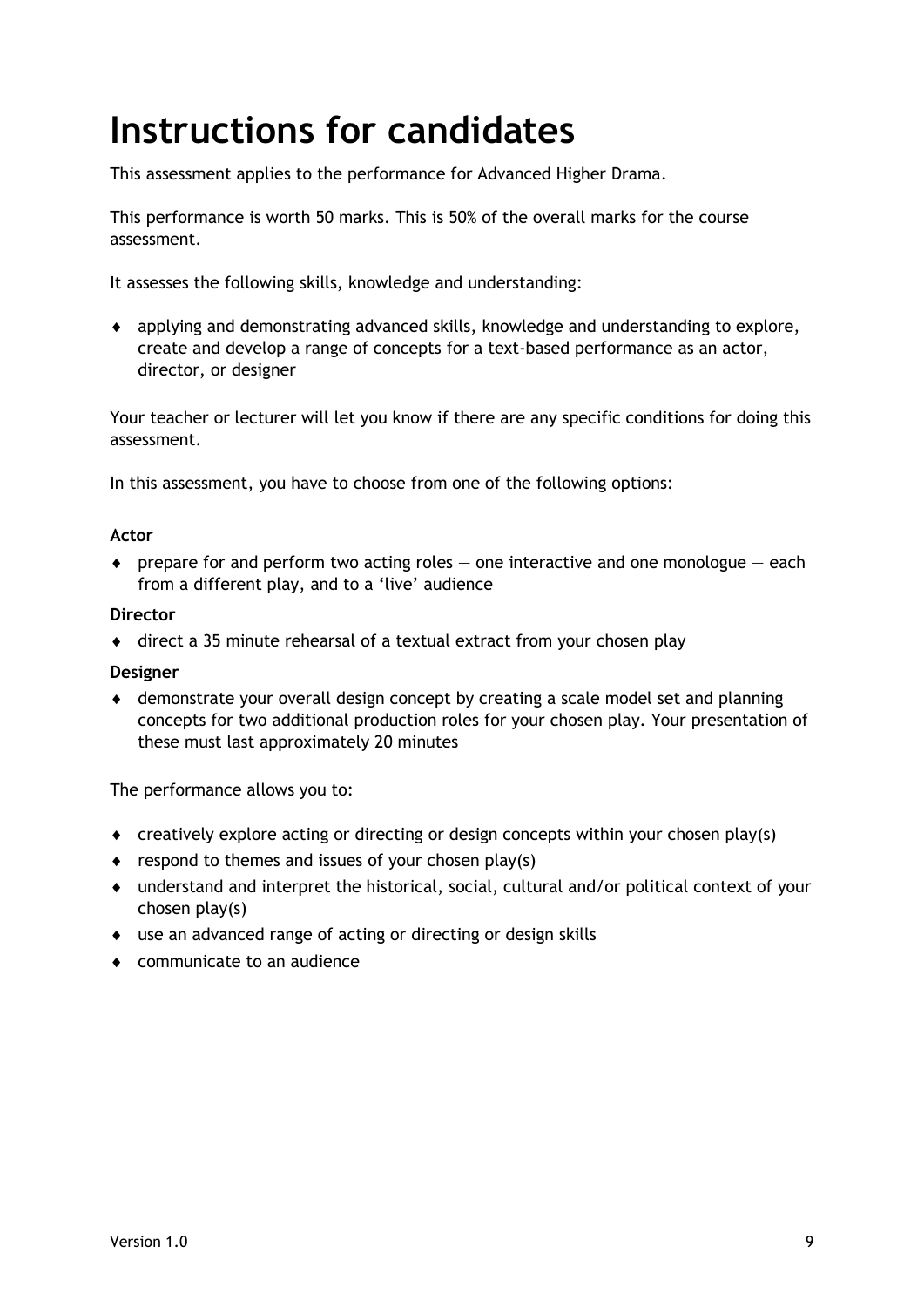#### **Actors**

You will perform two acting roles  $-$  one interactive and one monologue  $-$  each from a different play.

30 marks are available for the interactive role and 20 marks for the monologue.

Your interactive performance must be approximately 17–20 minutes. Your monologue must be approximately 3 minutes.

You should not read from a script.

In the interactive role, marks are awarded for:

- communicating an effective interpretation of the text by demonstrating a clear understanding of character through the use of textual and sub-textual clues
- portraying a credible character that expresses appropriate emotions and conveys complex relationships through detailed interaction with other characters
- demonstrating an appropriate and effective use of voice
- demonstrating an appropriate and effective use of movement
- creating an impact on the audience

A maximum of 6 marks is available in each of the above activities.

In the monologue role, marks are awarded for:

- communicating and portraying a creative interpretation of a character through the use of textual and sub-textual clues
- demonstrating an appropriate and skilled use of voice
- demonstrating an appropriate and skilled use of movement
- $\bullet$  creating an impact on the audience

A maximum of 5 marks is available in each of the above activities.

#### **Directors**

You will prepare a substantial extract, for example an act from your chosen play. On the day of the assessment, the visiting assessor selects an extract of approximately three pages for you to direct.

You will direct a rehearsal which must last approximately 35 minutes.

In the director role, marks are awarded for:

- setting the extract in the context of the whole play and demonstrating an understanding and interpretation of the text
- demonstrating the communication of directorial concepts
- interacting, engaging and responding throughout the process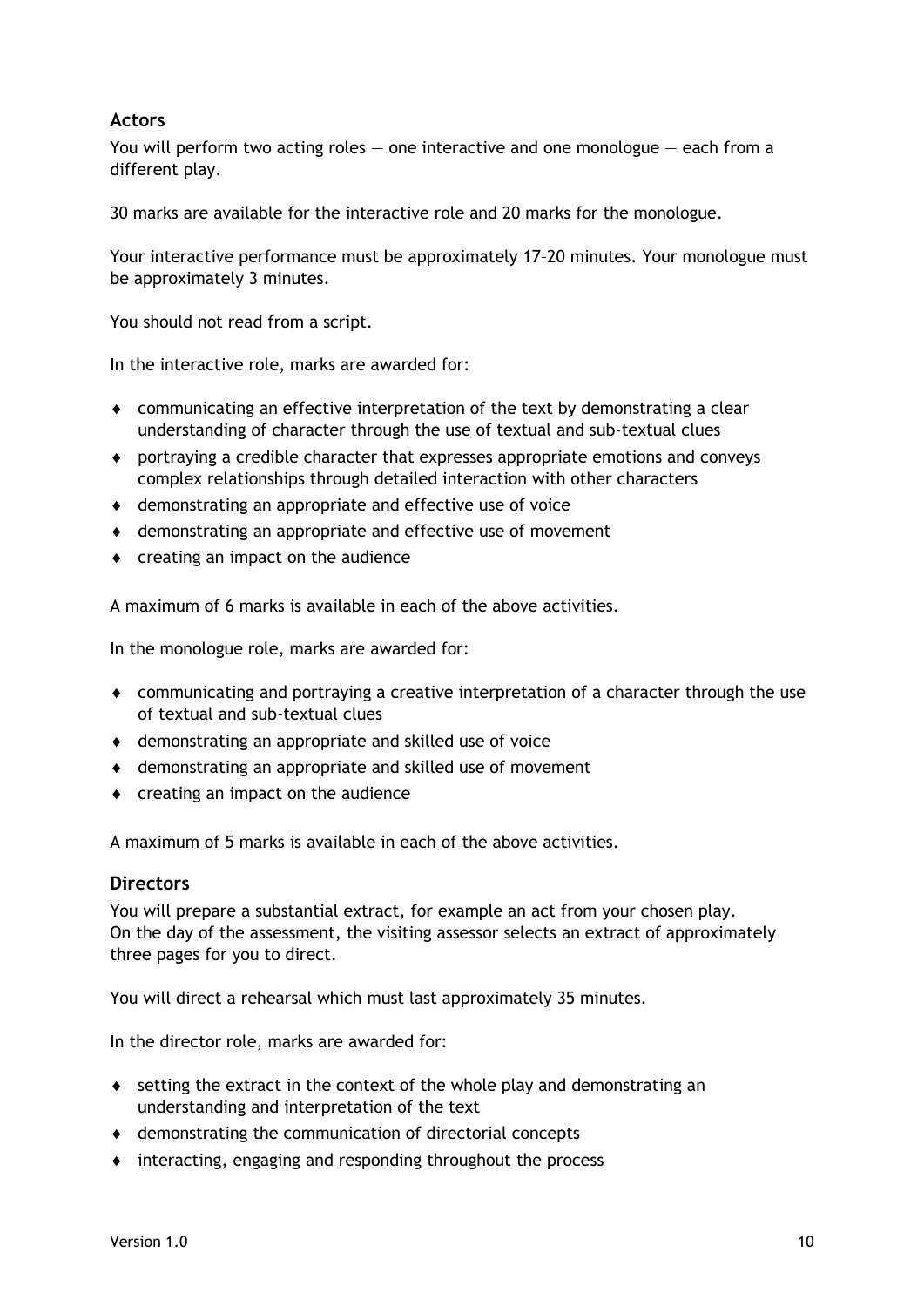- $\bullet$  effectively directing movement in the acting space in terms of positioning, characterisation and the visual communication of dramatic meaning
- $\bullet$  effectively directing voice in the textual extract in terms of characterisation, style, tempo, rhythms, dynamics and the delivery of lines

A maximum of 10 marks is available in each of the above activities.

#### **Designers**

You will produce a set design for a play, which must allow for one significant set change. The design interpretation should be for an audience of today and the set should be related to a specified performance space.

You will make a scale model set for the play. The recommended scale ratio is 1:25.

You will give a presentation of your scale model set and additional production roles, which must last approximately 20 minutes.

In the designer role, marks are awarded for producing:

- creative, effective and coherent design concepts in relation to requirements for a production of the play for an audience of today, demonstrating a thorough understanding and interpretation of the text in terms of the setting, period, plot, themes and issues, mood and atmosphere and relevant environmental aspects
- a scale model set for a specified performance space with appropriate reference to textual clues, demonstrating a strong visual impact accuracy which takes into account practical considerations of the performance space for which it is designed, for example:
	- sightlines
	- entrances or exits
	- use of materials
	- scene changes
	- weight and/or height restrictions
	- moving parts of set
	- technical requirements
	- viability of set
	- space for actors and action
- creative and effective notes/plotting sheets/plans/designs/cue sheets/drawings in relation to two additional production roles selected from lighting, sound, multimedia, props, costume, make-up and hair. Your designs should demonstrate coherence with the overall concepts and an awareness of practical considerations

You must choose two additional production roles from the following: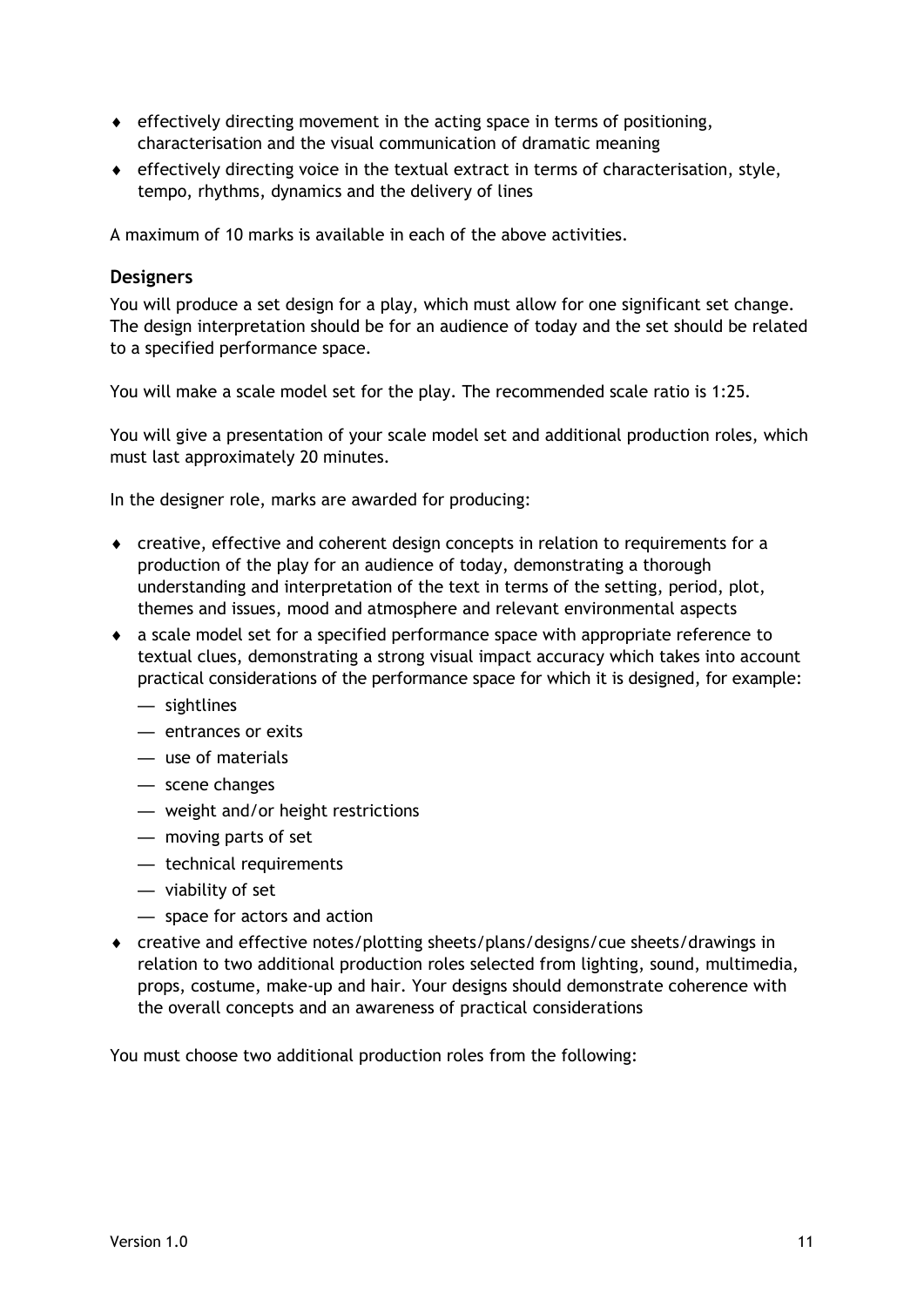#### **Lighting**

- Plan lighting concepts for the whole play. These concepts must be coherent with your overall design concept communicated in your scale model set and your other selected production area.
- Describe a minimum of six lighting concepts. You should describe what you consider to be the key moments or scenes and the lighting states and cues. These could be the opening or ending of acts or key moments within a scene.
- Produce cue sheets to demonstrate your lighting concepts.

#### **Sound**

- Plan the sound concepts for the whole play. These concepts must be coherent with your overall design concept communicated in your scale model set and your other selected production area.
- Describe a minimum of six sound concepts. You should describe what you consider to be the key or important moments or scenes, and the sound effects and sound cues. These could be the opening or ending of acts or key moments within a scene.
- Produce cue sheets to demonstrate your sound concepts.

#### **Multimedia**

- Design media concepts for the whole play. These concepts must be coherent with your overall design concept communicated in your scale model set and your other selected production area.
- The number of media elements you include will depend on the chosen play.
- Describe what you consider to be the key moments or scenes and the media effects and cues. These could be the opening or ending of acts or key moments within a scene. Multimedia could include:
	- text
	- audio
	- images
	- projections
	- animations
	- video
	- interactive content
- Produce media cue sheets to demonstrate your key media concepts.

#### **Props**

- Plan prop concepts for the whole play. These concepts must be coherent with your overall design concept communicated in your scale model set and your other selected production area.
- The number of props you design depends on how many props are required within your chosen play.
- Describe what you consider to be the key or important moments or scenes and the use of props. These could be the opening or ending of acts or key moments within a scene.
- $\bullet$  Produce a props list of your key prop concepts.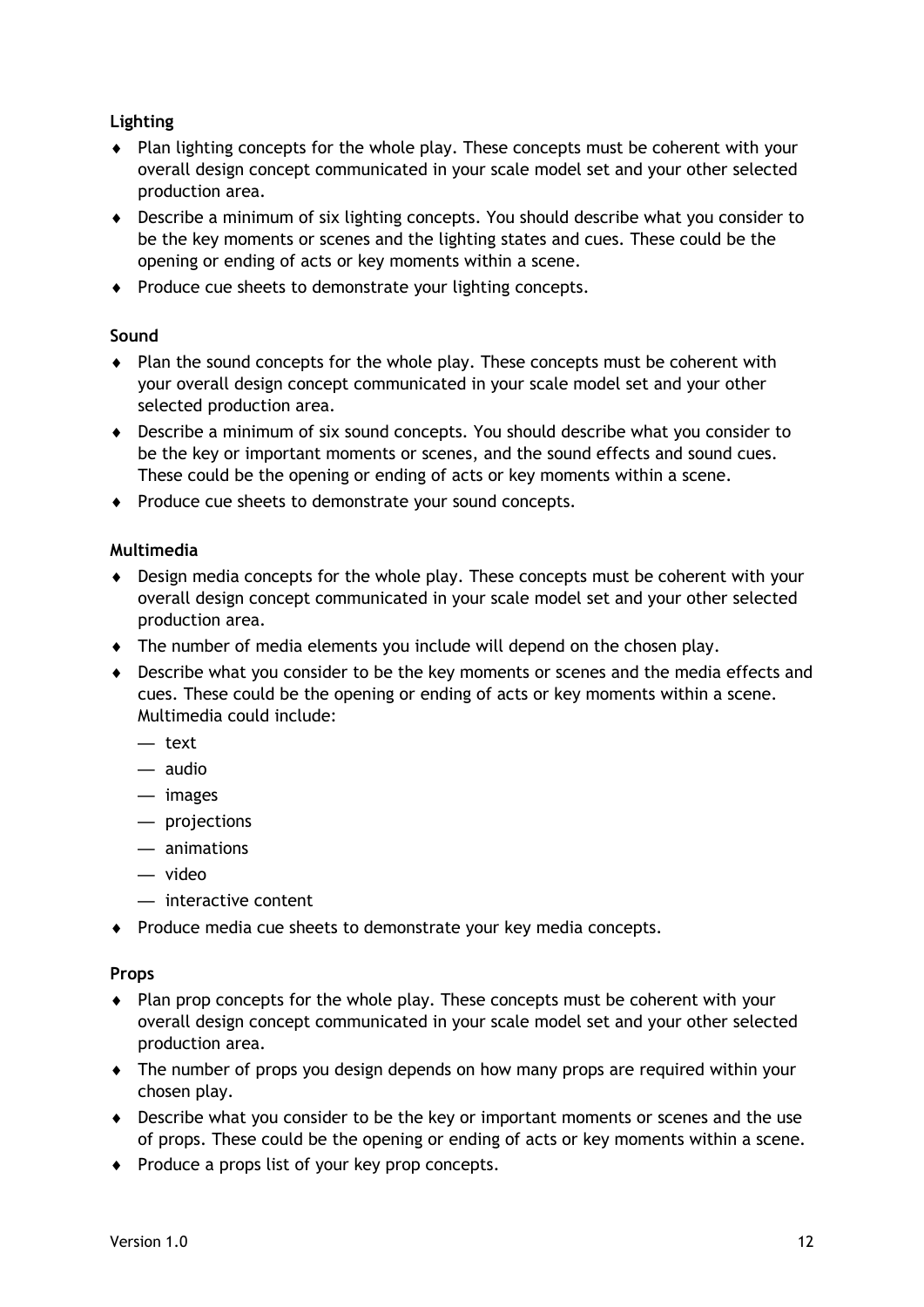#### **Costume**

- Design costume concepts for the whole play. These concepts must be coherent with your overall design concept communicated in your scale model set and your other selected production area.
- Create designs for all major characters, which must include any changes to situations or status. You can use generic designs for minor characters.
- The number of costumes you design depends on how many characters are in your chosen play.
- Produce costume lists of your key costume concepts.

#### **Make-up and hair**

- Design the make-up and hair concepts for the whole play. These concepts must be coherent with your overall design concept communicated in your scale model set and your other selected production area.
- Create designs for all major characters, which must include any changes to situations or status. You can use generic designs for minor characters.
- The number of designs depends on how many characters are in your chosen play.
- Produce make-up and hair product lists of your key make-up and hair designs.

6 marks are available for the design concept, 30 marks are available for the scale model set, and 7 marks are available for each additional production role.